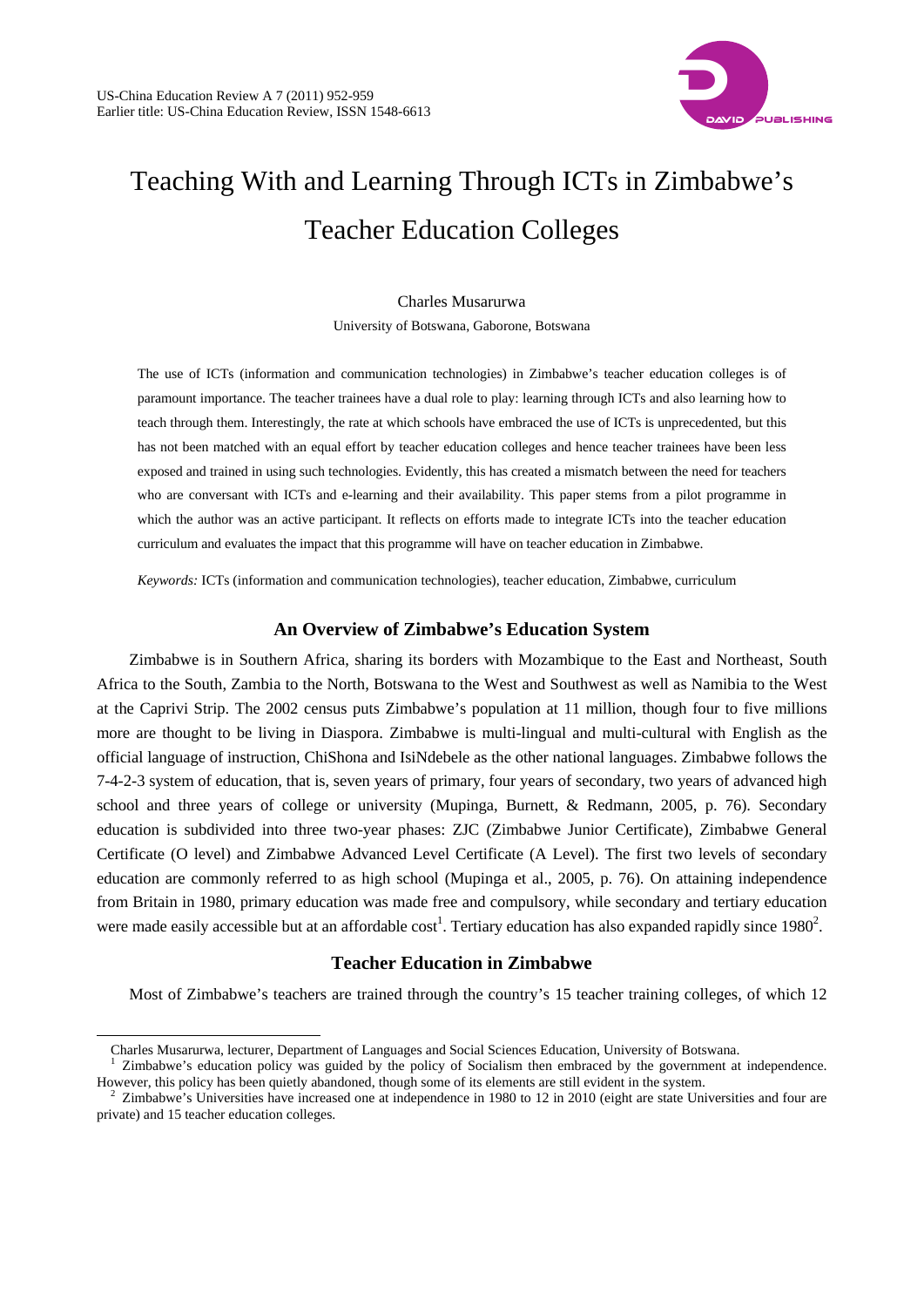are state owned and the other three are Church related institutions. Of the 15 colleges, 12 are primary teacher training colleges and three are secondary. Together, by 2007, they were producing a combine total of over 18,000 teachers a year of which 78% were primary and 22% secondary (National Status of Education in Zimbabwe 2008 Report). Another sizable number is trained through the various universities that offer the PGDE (Post Graduate Diploma in Education) or other degrees with an education component. The University of Zimbabwe's Department of Teacher Education runs a scheme of association with all the 15 teacher training colleges, besides training its own teachers in the Faculty of Education. The scheme of association allows it to be the certification authority and maintain the required standard of tuition. However, each of the colleges designs its own syllabuses for approval by DTE (Department of Teacher Education). The ZINTEC (Zimbabwe Integrated National Teacher Education Programme)<sup>3</sup> and the Zimbabwe—Cuba teacher education programme<sup>4</sup> have also been some of the most notable features of teacher education in Zimbabwe. The ZINTEC programme became the basis of what primary teacher training is based on today, though the duration has been restructured to have more residential time.

## **ICT Infrastructural Development in Educational Institutions**

The provision of ICT resources to the education sector in Zimbabwe has been growing in leaps and bounds since 2002. The Zimbabwean government developed a national ICT policy in 2005. According to Isaacs (2007), the policy was informed both by a Harvard University-guided e-readiness survey, which suggested the country was not e-ready, and by a host of preceding general and sector policies that included the Nziramasanga Education Commission Report of 1999, the national science and technology policy of 2002 and vision 2020. In particular, the Nziramasanga Commission recommended the use of computers for teaching and learning in educational institutions. The National ICT policy that was adopted in 2005 makes significant references to the promotion of ICTs in education including their pedagogical use in educational institutions (Isaacs, 2007, p. 2). President' office also launched a campaign to provide most schools with computer related equipment. This resulted in most schools (including schools in the remote areas of the country) and universities benefitting and thus enable them to utilise ICTs in the teaching and learning process, although an audit still needs to be carried out to ascertain how far the equipment has been put to good use. However, this campaign created a mismatch in the provision of IT resources. It is the extreme ends of the education sector that were capacitated leaving middle but essential departments, particularly Teacher Education Colleges, as well as Polytechnic Colleges not catered for. Teacher Education Colleges were the worst hit, since they are essentially a service sector that also cannot raise any extra income to help themselves survive. It is precisely for this reason that a nongovernmental organisation, VVOB<sup>5</sup> (Vlaamse Vereniging voor Ontwikkelingssamenwerking en Technische Bijstand), carried out a needs analysis survey and identified a gap in the use of ICTs in teaching and learning at Teacher Education Colleges and Polytechnics in Zimbabwe, which it decided to roll out a programme that came to be known as the CITEP (College IT (information technology) Enhancement

<sup>&</sup>lt;sup>3</sup> Zimbabwe launched the ZINTEC programme after independence to address the shortage teachers in primary schools. Teacher trainees were to spend the first two terms at College, four terms on teaching practice and the last two terms at college, in what came to be known as the 4-2-4 programme.

<sup>4</sup> In secondary schools, there was a critical shortage science and maths teachers and hence quite a number were trained in Cuba on a government to government agreement. Later, the programme was shifted from Cuba back to Zimbabwe giving birth to what is now the Bindura University of Science Education.

<sup>&</sup>lt;sup>5</sup> VVOB stands for Vlaamse Vereniging voor Ontwikkelingssamenwerking en Technische Bijstand, which in English is translated as the Flemish Association for Development Cooperation and Technical Assistance.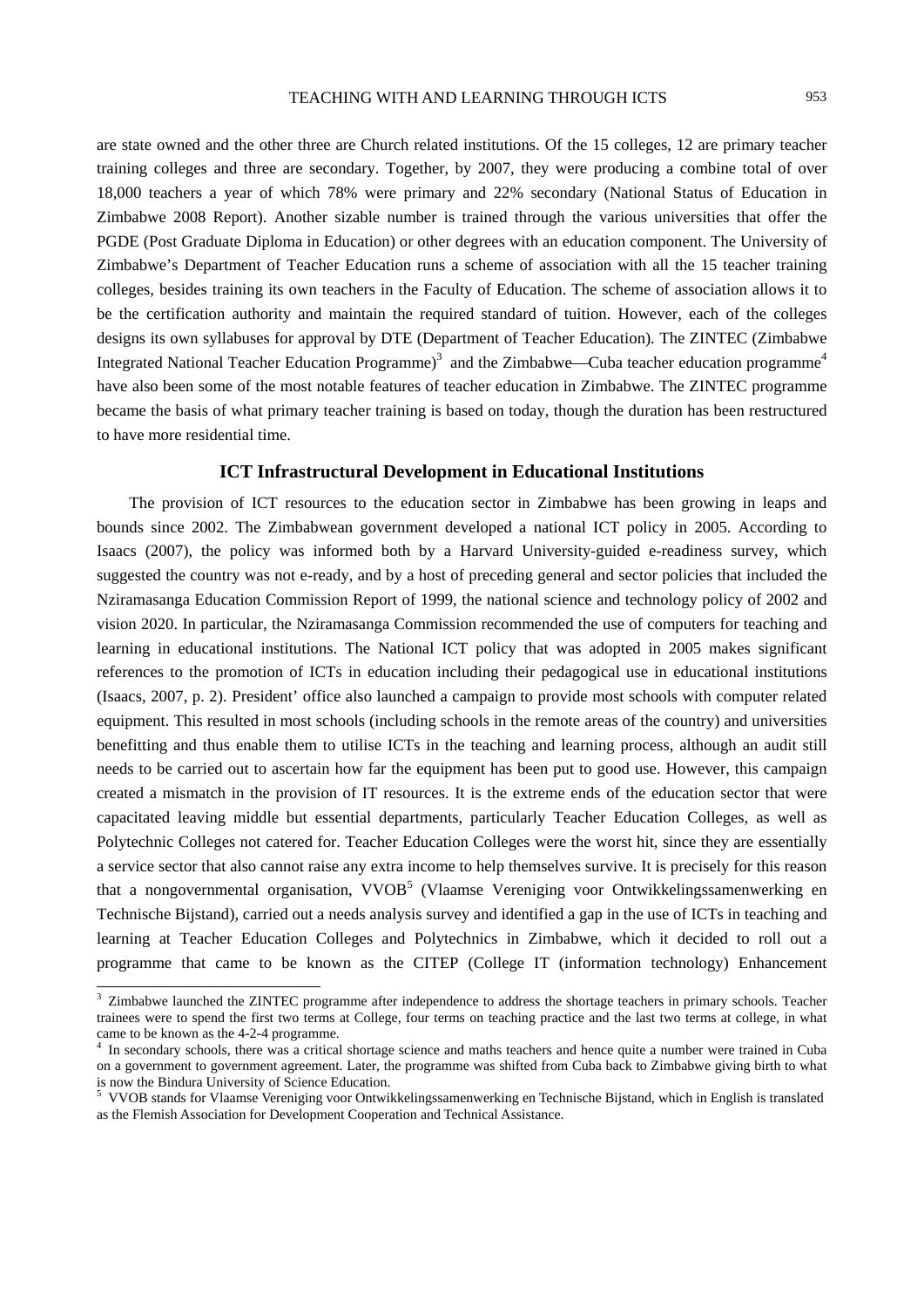Programme).

## **The CITEP (College Information Technology Enhancement Programme)**

Teacher education students have a significant role to play in the sustained application of ICT in schools. Therefore, it is imperative that they are exposed to effective use of ICT in their training (Steketee, 2006). By integrating ICT as a learning resource during regular classes, lecturers are exposing students to innovative ways of learning. Teacher training programs need to effectively train their prospective teachers in using different ICT materials for lessons and also to be able to direct and have learners effectively benefit from such materials (Osborne & Hennessy, 2003). The integration of ICTs in the Zimbabwe teacher education curriculum was achieved through the CITEP<sup>6</sup>. VVOB identified a needs gap in the integration of ICTs in Teacher Education Colleges and Polytechnic Colleges. Although Zimbabwe has a total of 15 Teacher Education Colleges, only three secondary teacher education colleges were taken aboard in addition to the 10 Polytechnical Colleges. The programme ran from January 2003 to December 2008. Although the programme involved 10 Polytechnical Colleges and three Secondary Teacher Education Colleges, this paper reflects exclusively on the impact of the programme on the three Secondary Teacher Education Colleges.

The planning, implementation and evaluation of CITEP, was modelled on OM (outcome mapping), an integrated programme planning and evaluation tool developed by the IDRC (International Development Research Centre) in Canada. OM focuses on outcomes as changes in the behaviour, relationships, activities, or actions of the people, groups and organizations with whom any particular program works directly.

Initially, planning meetings were held to identify stakeholders and put in place implementation structures, such as the NPMT (National Programme Management Team), TASC (Technical Assistance Support Committee) and College IT Units.

Using the OM strategies, the following broad areas were dwelt on: (1) intentional design of the programme; (2) outcome and performance monitoring; and (3) evaluation planning.

Through a series of workshops, stakeholders were introduced to OM concepts before taking part in the planning of the programme. The programme was designed after a critical analysis of the vision and mission of the higher education sector in Zimbabwe, hence, justifying the inclusion of the involved stakeholders. Each stakeholder had to carefully identify own boundary partners<sup>7</sup>, outcome challenges<sup>8</sup>, as well as coming up with progress markers (indicators or benchmarks).

Since the programme was more concerned with outcomes, it also meant that the participants had to evaluate their own activities as a part of performance improvement and goal attainment. Thus, training in data collection and evaluation was done and stakeholders were trained in the use of necessary tools in performance journals, strategy journals and outcome journals. These tools also were made readily available in hard and soft copies. Throughout the duration of the programme, participants had to adhere to set dates and deadlines in collecting data and evaluations for the programme. At the end of the programme in 2008, both internal and external terminal evaluations were done.

 $\overline{a}$ 

<sup>&</sup>lt;sup>6</sup> The CITEP programme came in to existence as a result of the partnership between the MHTE (Ministry of Higher and Tertiary Education) and the Flemish Association for Development Cooperation and Technical Assistance (VVOB), a non-governmental organisation from Belgium.

<sup>7</sup> Individuals, groups and organisations within higher education sector it interacts with directly and from which change is anticipated.

<sup>&</sup>lt;sup>8</sup> Description of the changed behavior, action or relation in the boundary partner.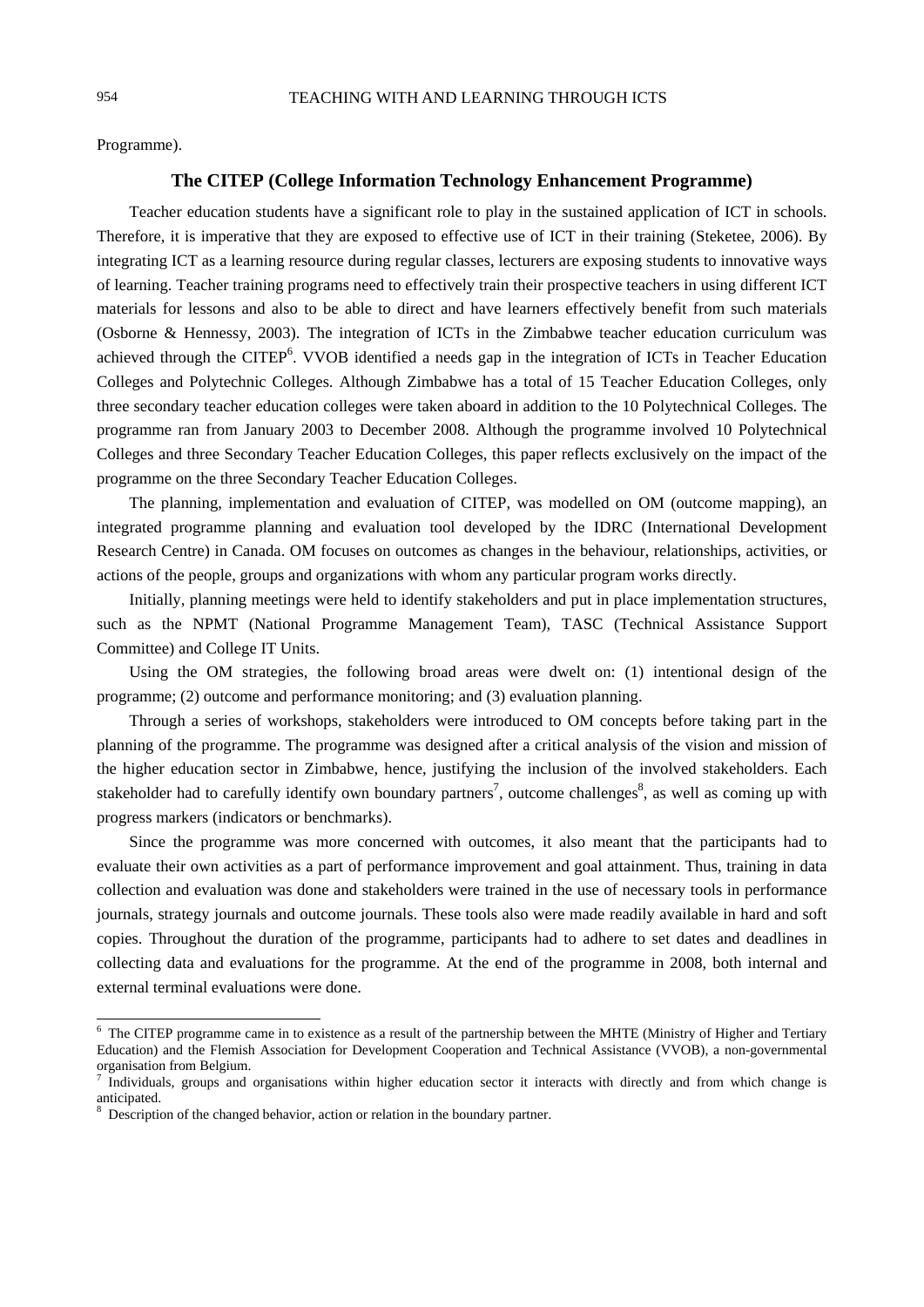The rollout of the programme was in three phases, namely, the development of IT infrastructure, ICT support and staff development. These are partly the same concepts identified by the UNESCO-UIS (2009) in its guide in measuring ICTs in education.

#### **Developing ICT Infrastructure**

CITEP engaged in a variety of activities that included the follows:

(1) Establishment of an IT unit at each college whose role was to coordinate all IT activities at the institution;

(2) Establishment of student computer laboratories at colleges where these were not available;

(3) Networking the various college buildings and departments into a college area network;

(4) Linking all the participating colleges in to a wide area network and the World Wide Web through broadband connection.

## **ICT Support**

Capacity building in IT unit members by training them in hardware and software repair and maintenance was initiated. IT Unit members were afforded professional training in Hardware, software and network support leading to the CompTia A+ and N+ certification<sup>9</sup>. From all the 13 colleges, 26 lecturers were trained over a period of six months at an IT training institution. However, over the subsequent years, the lectures trained took the forms of workshops based on the "train the trainer concept" as well as peer to peer teaching. IT unit members were also helped in formulating IT policies and end user policies for the respective colleges.

#### **Staff Development**

This phase focussed on the use of ICTs in teaching and learning. To this end, the programme set up server computers for local mail, sharing files online and for MOODLE<sup>10</sup> e-learning platform. IT unit members for each college conducted staff development workshops for college lecturers on sharing network resources, using local mail, designing and running e-learning courses. The training workshops were standardised so as to allow the sharing of ideas and transfer of personnel across the colleges. It was hoped that once trained, the lecturers would make use of ICT skills in their teaching methodologies and also cascade the same skills to students in their respective departments. The MOODLE platform was also intended to allow lecturers to deliver tuition to student teachers who were in the field on teaching practice.

The last phase of the integration was on the infusing, cascading and effective use of ICT methodologies in to the various college syllabi. Interestingly, the CITEP programme was instituted at a time when the  $DTE<sup>11</sup>$  at the University of Zimbabwe had unveiled a policy in which IT education was made mandatory for every student at a teacher education college. DTE clearly spelt out that it would not certify any student who had not passed the ICT course. Luckily, the policy came into effect in 2007 when the colleges had already been capacitated to offer courses in ICTs in education as well as using such technologies in the delivery of the teacher education curriculum.

<sup>&</sup>lt;sup>9</sup> When IT units were set up, staff to man the unit was drawn from the existing pool of staff members. These were specialist academic subject lecturers who were given technical training to run the unit. The programme paid for their certification through the CompTIA (Computing Industry Technology Association) scheme.

<sup>&</sup>lt;sup>10</sup> MOODLE (Modular Object Oriented Dynamic Learning Environment) is a learning management system software which allows instructors to manage materials distribution, assignments, communications and other aspects of instruction for their courses.

 $11$  All teacher education colleges in Zimbabwe are associate colleges of the University of Zimbabwe and DTE regulates the functioning of colleges, registration and certification of students at these colleges.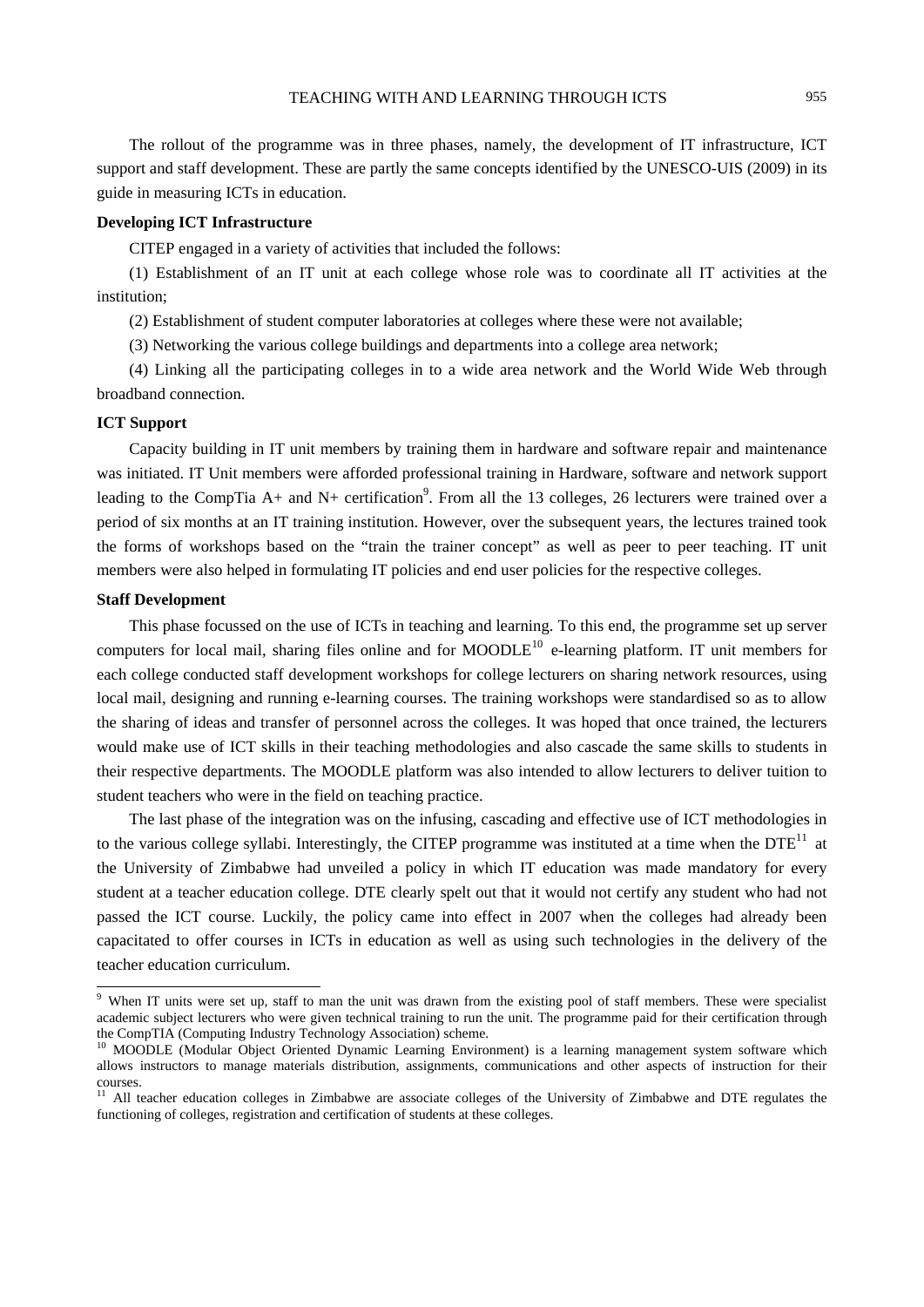# 956 TEACHING WITH AND LEARNING THROUGH ICTS

## **Reflections**

The CITEP programme proved to be a worthwhile intervention for participating teacher education colleges. Besides bringing with it a lot of benefits, it has also brought some challenges. These benefits and challenges are discussed in this section.

The most important benefit of the programme was that it ensured that colleges were found ready in compliance with the new DTE regulation that made the use of ICTs and the development of ICT skills in students mandatory. However, the other 10 primary teacher training colleges that were not the part of CITEP were caught off guard, hence now there are efforts to try replicate programme in these colleges as a way to ensure compliance with the new policy. Secondly, there has been a marked increase in the demand and use of ICT facilities in all the three secondary teacher training colleges. This can be interpreted as success of the staff development programme as well as a result of efficient cascading of ICT knowledge and skills to college students. Thus, college administrators have had to keep up with the demand of ICT facilities by efficiently maintaining the existing facilities and at times improving on accessibility and availability.

College IT Units were also capacitated to measure the utility of equipment using programmes, such as the uptime software<sup>12</sup>. This enabled them to deploy equipment where it was effectively used and remove it from areas where it would lie idle, hence there was effective utilization of the available resources by both lecturers and students. The participating colleges also ended up developing standardised networks (identical set-ups). It became possible for a college lecturer or IT Unit member to be attached or to be transferred to another college for a period of time should need arises. Such movement of staff meant that there was and there still is no need for retraining of staff, since there is an identical setup of infrastructure and programmes. Such a set-up has become handy for the college personnel to help each other in trouble shooting and sharing ideas.

The CITEP programme also brought with it unintended consequences. It brought with it an inclination towards the use of FOSS (free and open source software). Initially, FOSS was used to run the colleges' domain controllers, e-mail and e-learning servers. The move toward FOSS was meant to cut costs. Whilst, it proved to be difficult in the initial stages to integrate FOSS with the common windows platforms and it is now paying off in terms of licensing. Varieties of Linux that are in use do not need licensing and can be customised to suit the needs of the various colleges. In addition, FOSS has proved to be excellent, since it does not easily succumb to viruses. For colleges in developing countries, this is of immense value, since they save on money and the need for specialised technical expertise.

#### **Challenges**

The major challenges facing the integration of ICT into the teacher education curriculum in Zimbabwe are sustainability and replication. Firstly, it was an external partner who managed to identify the gap that existed within the higher education sector, particularly within teacher education, that there was a need to provide both ICT resources and skills. Yet, teacher education colleges should have been treated as the nerve centre of the whole computerisation programme. It defies logic that teachers were expected to help pupils later in schools with their computing when little was being done to expose them to ICTs. One then wonders whether ownership of change is guaranteed in such a scenario where an external partner initiates change, and hence sustainability is

 $\overline{a}$ 

<sup>&</sup>lt;sup>12</sup> Uptime is an open source programme that not only measures the total time a machine has been up to, but also can calculate the percentage time that machine has been in use and or has been idle. It is available for different operating systems.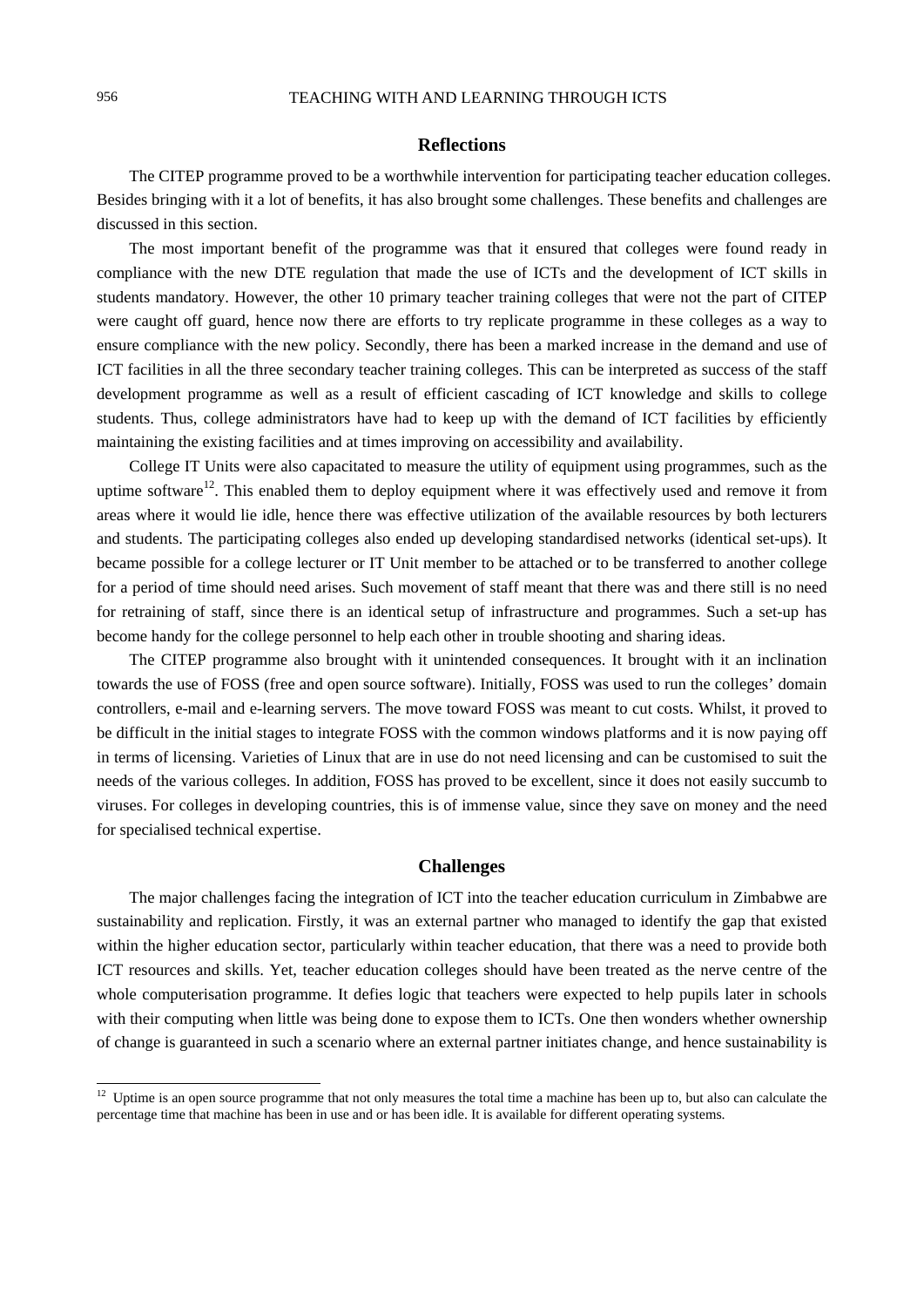threatened. Many similar external funded programmes ended with the expiry of external partnership.

Secondly, although the CITEP programme remains one of the most tangible and successful programme yet in the history of teacher education in Zimbabwe, it still remains too little and too late. It can be described as a trial or pilot programme, since it operated in three secondary teacher education colleges only. The other 12 colleges were not involved and will need to undergo the same development. Taking into account that it was an external partner who identified the knowledge and resource gap and funded the programme, then it may be an uphill task for the other colleges to develop to the same level, since the external partner is now involved in other programmes. If both the Ministry of Higher and Tertiary Education and the remaining colleges work hand in hand in replicating the programme, then continuity and sustainability will be assured.

The training period is another challenge facing the integration. The course is two years inclusive of a four months teaching practice period. Experience on the ground has shown that the period is so packed with teaching subjects, professional subjects, research and other ancillary activities. Thus, the imparting of ICT skills has not been as effective, as it should be especially if one takes into account that some of the students join the college without any computer skills at all. ICT infrastructure has also proved to be capital intensive. Besides buying new hardware and software, there is a need to continually upgrade them and yet ensure backward compatibility with the existing system. This has led to the co-existence of various Windows platforms, meaning that both staff and students have to be taught how to operate in each of them effectively.

An evaluation, carried out by Manyati (2006), itemised a number of constraints and challenges on the integration of ICTs into Zimbabwe's teacher education curriculum. These constraints include the following among others:

(1) Lack of skills in end users on using ICTs;

(2) No defined training plan for end users;

(3) Inefficient infrastructure affecting the proper ICT maintenance and assistance to end users;

(4) Inadequate financial resources to procure the required ICT hardware and software in sufficient quantities to meet institutional needs;

(5) No prioritization of ICT budget.

These constraints are inherent in the institutions and hence have to be resolved before this pilot project can be of benefit to the other12 remaining teacher education colleges.

Staff turnover across the colleges has also become a thorny issue in the sustainability of the programme. The IT units have been ever training new staff with an equal number leaving over a short space of time and hence the actual cascading of skills to the teacher trainees has suffered. The problem has further been worsened by the natural fear of ICTs and computers and resistance to change by some of the lecturing personnel. It is also interesting to note that brain drain has not spared the college IT units and the programme implementation personnel. Out of the original 26 people who were initially equipped with specialist technical skills in 2003, by 2006, only four remained. Thus, CITEP had to embark on a massive peer to peer training to fill the gap. Actually, by giving specialized computer training and certification to lecturers, there were now more marketable and thus moved on to the so called greener pastures.

Another very interesting discovery that was made during the course of the programme was on the involvement of the senior administration in integration issues. ICTs are a specialized area and though the colleges administration initially pledge to work for the total success of the programme, it became evident in due course that its members did not fully appreciate the importance of the programme. Thus, sometime during the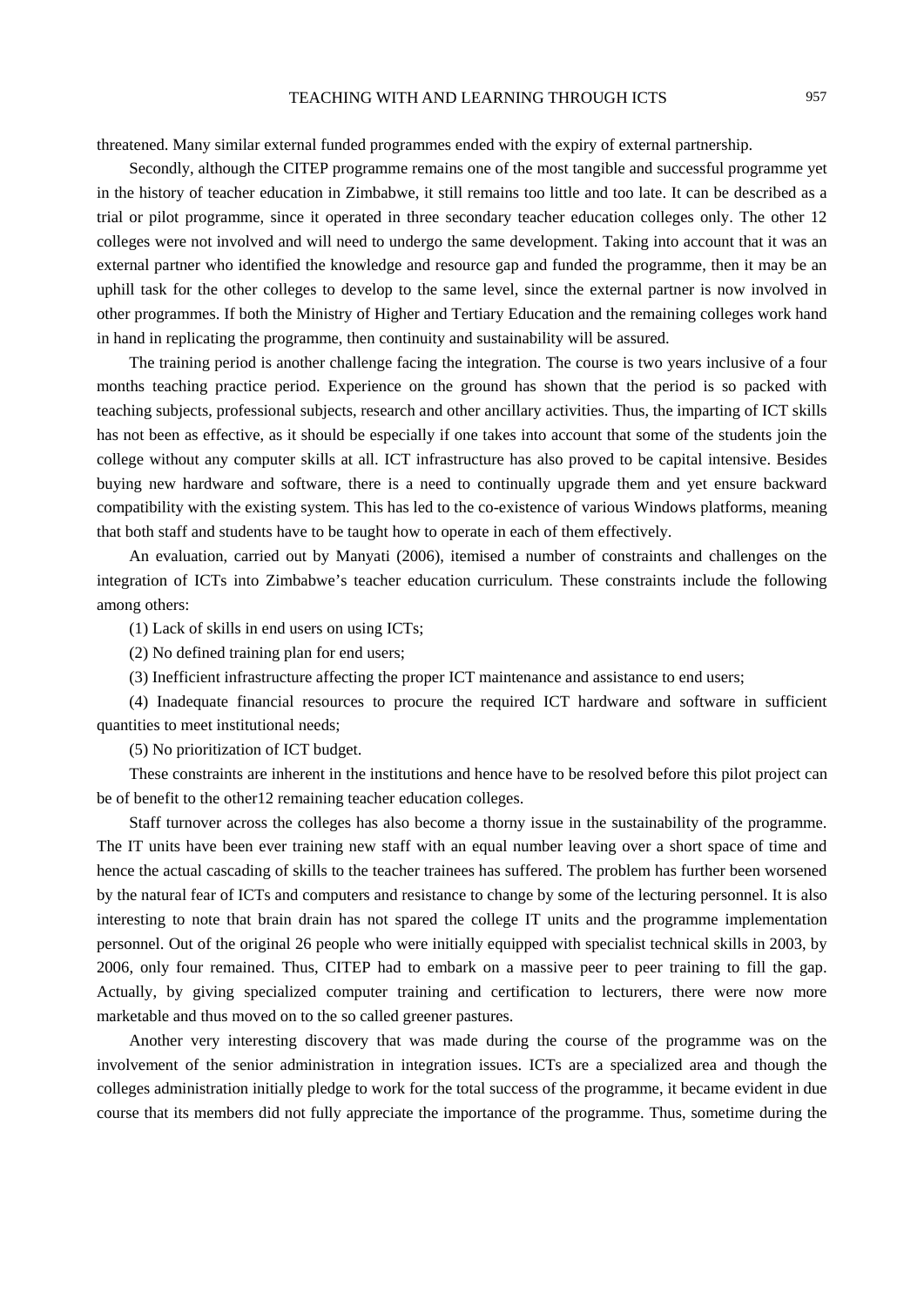implementation stage, the programme had to hold training workshops for administrative staff so that they would become knowledgeable in the integration of ICTs in teacher education curriculum. This exercise did pay off handsomely, as the acquisition of resources, budgeting and the efforts towards staff development became a priority in the three colleges.

## **Conclusions**

As Unwin (2005, p. 117) argued, there should be a shift from an emphasis on "education for ICT" to the use of "ICT for education". Tubin (2006) went further pointing out that the ICT "lever" takes many forms and as such ICT's roles in the curriculum can be viewed as learning about ICT, learning with ICT and learning through ICT. This is an ideal situation that unfortunately, the author's experience as a participant in CITEP does not confirm*.* Very few lecturers were prepared to integrate ICT technologies into their own subjects. Many of them were of the view that IT should be a separate subject taught by IT personnel. For them, such integration was time-wasting and of no importance. Of course, there are several reasons for such a scenario as pointed out by Coutts, Drinkwater, and Simpson (2001). They argued that teachers in schools see ICT use as an additional subject or complementary teaching activity, because of the lack of the knowledge or skills that would allow them to integrate ICT into classroom learning, or begin to think about how ICT could be used to transform learning and teaching. As Loveless (2007, p. 514) revealed, ICT can be presented as a subject with particular knowledge, skills and concepts and as a tool to support learning in other curriculum subjects. However, both aspects are lacking in Zimbabwe's teacher education curriculum, as these are yet to be incorporated. No integration model or framework was employed. Indeed, the belief was that once adequate hardware and software resources were made available, integration would be a success.

Despite of these challenges, the CITEP program provided an excellent launch pad, not only for the integration of ICTs into the teacher education curriculum, but also for the effective development of ICT skills within the teacher trainees, making it possible for the further cascading of the same skills to pupils once they join the schools as professional teachers.

## **References**

- Coutts, N., Drinkwater, R., & Simpson, M. (2001). Using information communication technology in learning and teaching: A framework for reflection, planning and evaluation in school development. *Teacher Development, 5*(2), 225-239.
- Government of Zimbabwe. (2002). *The Zimbabwe science and technology policy.* Harare: Government printers.
- Government of Zimbabwe. (2004a). *Zimbabwe Millennium development goals, UNDP progress report*. Harare.
- Government of Zimbabwe. (2004b). *The National Economic Recovery Programme (NERP)*. Harare: Government printers.
- Government of Zimbabwe. (2004c). *Zimbabwe Millennium development goals progress report*: *A report of the Government of Zimbabwe to the United Nations.* Harare, Zimbabwe.
- Government of Zimbabwe. (2007). *The Zimbabwe national ICT policy framework.* Harare: Government printers.
- Government of Zimbabwe. (2008a). *Short Term Economic Recovery Programme (STERP), and Public Private Partnerships (PPPs).* Harare: Government printers.
- Government of Zimbabwe. (2008b). *National Report on the Status of Education by Zimbabwe: 48th Session of UNESCO International Conference on Education.* Harare, Zimbabwe.
- Isaacs, S. (2007). ICT in education in Zimbabwe: Survey of ICT and Education in Africa. *Zimbabwe Country Report.* Retrieved from http//:www.infodev.org
- Karsenti, T. (2009). Pedagogical use of ICT. *Teaching and reflecting strategies*. Ottawa: IDRC.
- Loveless, A. (2007). Preparing to teach with ICT: Subject knowledge, didaktik and improvisation. *Curriculum Journal, 18*(4), 509-522. Manyati, M. (2006). *Composite report on the CITEP college reflection workshop.* Harare: TASC CITEP.